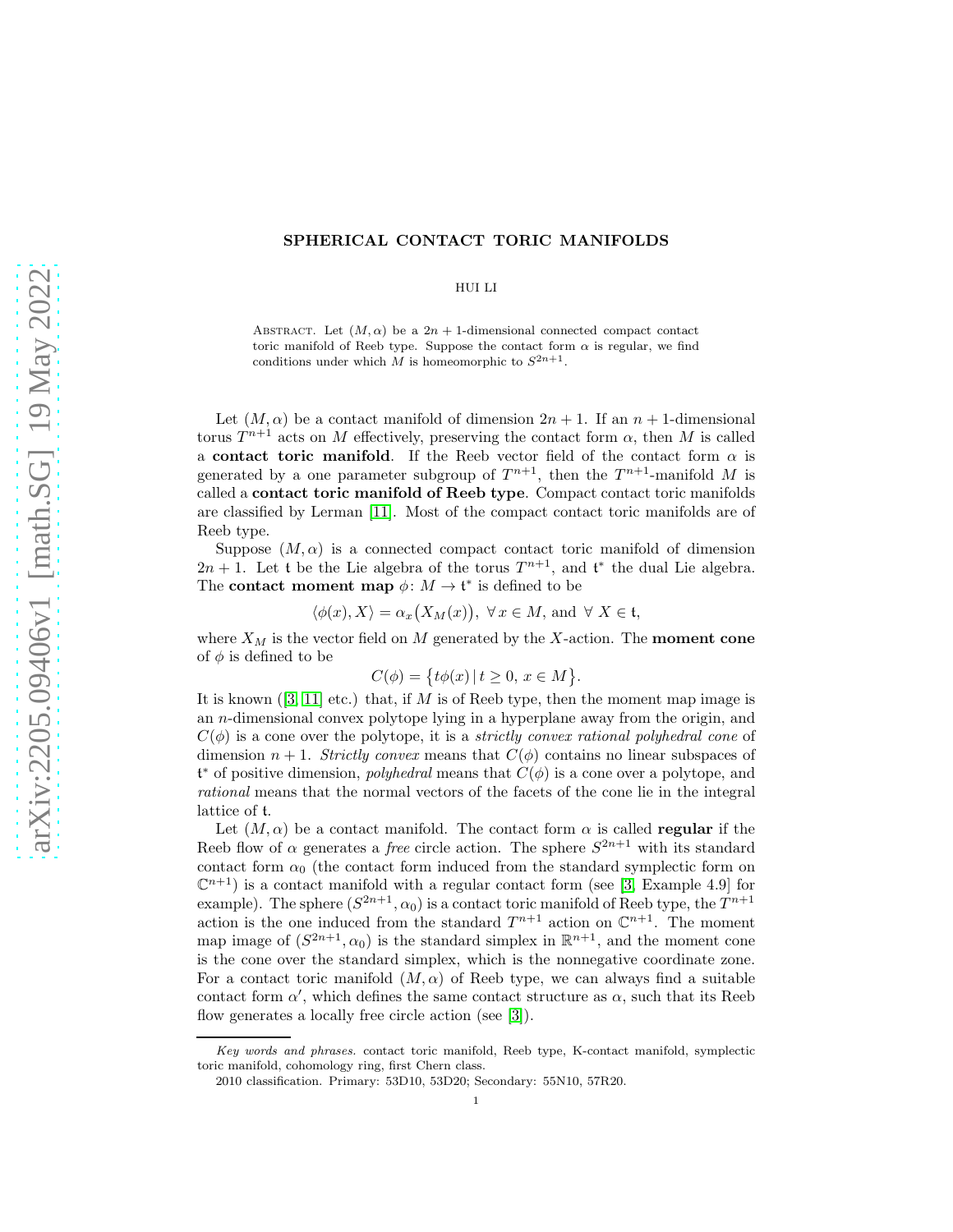## 2 HUI LI

In this paper, we study compact contact toric manifolds of Reeb type with regular contact forms, we give some sufficient conditions under which the manifolds are homeomorphic to  $S^{2n+1}$ .

**Theorem.** Let  $(M, \alpha)$  be a  $2n + 1$ -dimensional connected compact contact toric manifold of Reeb type. Suppose the contact form is regular so that the Reeb flow generates a free  $S^1$  action. If the orbit space  $N = M/S^1$  of the Reeb flow satisfies any one of the following two conditions, then M is homeomorphic to  $S^{2n+1}$ .

(1)  $H^*(N;\mathbb{Z}) = \mathbb{Z}[x]/x^{n+1}$ , where  $x = [\Omega]$ , with  $\pi \colon M \to N$  and  $\pi^*\Omega = d\alpha$ . (2)  $c_1(N) = (n+1)$ [Ω].

*Proof of Theorem.* Since the Reeb flow corresponds to a free  $S^1$ -action,  $N = M/S^1$ is a smooth manifold; it is a compact symplectic toric manifold of dimension  $2n$ . Since the fixed points of the  $T<sup>n</sup>$ -action on N are isolated, we may choose a subcircle action of the  $T<sup>n</sup>$ -action on N such that its moment map has an isolated point as its minimum, by [\[13\]](#page-4-1), N is simply connected, i.e.,

$$
\pi_1(N)=1.
$$

 $\pi: M \to N$  is a principal  $S^1$ -bundle. By the theorems of Boothby and Wang [\[2,](#page-3-1) Theorem 1], and Kobayashi [\[9\]](#page-4-2),  $\alpha$  defines a connection form on  $\overline{M}$ ,  $\pi^*\Omega$  is the curvature form of this connection,  $[\Omega]$  is an *integral* class, and it is the first Chern class of this circle bundle.

First, suppose  $N$  satisfies condition  $(1)$ , i.e., the integral cohomology ring of  $N$ is

$$
H^*(N; \mathbb{Z}) = \mathbb{Z}[x]/x^{n+1}, \text{ where } x = [\Omega].
$$

This first implies that  $[\Omega] \in H^2(N;\mathbb{Z})$  is a generator. We look at the homotopy exact sequence of the  $S^1$ -bundle  $\pi \colon M \to N$ 

$$
\cdots \to \pi_2(N) \to \pi_1(S^1) \to \pi_1(M) \to \pi_1(N) \to \cdots
$$

By considering the universal  $S^1$ -bundle  $ES^1 \to BS^1$ , a classifying map  $N \to BS^1$ , and a diagram chasing, we see that the map

$$
\pi_2(N) = H_2(N; \mathbb{Z}) = H^2(N; \mathbb{Z}) = \mathbb{Z} \to \pi_1(S^1) = H_1(S^1; \mathbb{Z}) = H^1(S^1; \mathbb{Z}) = \mathbb{Z}
$$

is multiplication by the first Chern class  $[\Omega] \in H^2(N;\mathbb{Z}) = \mathbb{Z}$  of the  $S^1$ -bundle  $\pi: M \to N$  (we need  $\pi_1(N) = 1$  for the claim  $\pi_2(N) = H_2(N; \mathbb{Z})$ ). Since  $[\Omega]$  is primitive, (up to a sign) the above map is multiplication by  $1$ , so the map

$$
\pi_2(N) \to \pi_1(S^1)
$$

is surjective; since we also have  $\pi_1(N) = 1$ , by the above exact sequence, we get

$$
\pi_1(M) = 1.
$$

We now look at the Gysin exact sequence for the circle bundle  $\pi: M \to N$ ,

$$
\cdots \to H^*(M;\mathbb{Z}) \to H^{*-1}(N;\mathbb{Z}) \to H^{*+1}(N;\mathbb{Z}) \to H^{*+1}(M;\mathbb{Z}) \to \cdots,
$$

by the above integral cohomology ring structure of  $N$ , we know that the odd cohomology groups of N are 0 and the map  $H^{*-1}(N;\mathbb{Z}) \to H^{*+1}(N;\mathbb{Z})$  is an isomorphism for each  $1 \leq * \leq 2n - 1$ , so we get

$$
H^*(M; \mathbb{Z}) = \mathbb{Z} \text{ when } * = 0, 2n + 1, \text{ and } H^*(M; \mathbb{Z}) = 0 \text{ when } * \neq 0, 2n + 1.
$$

We proved that M has the integral cohomology ring of  $S^{2n+1}$ .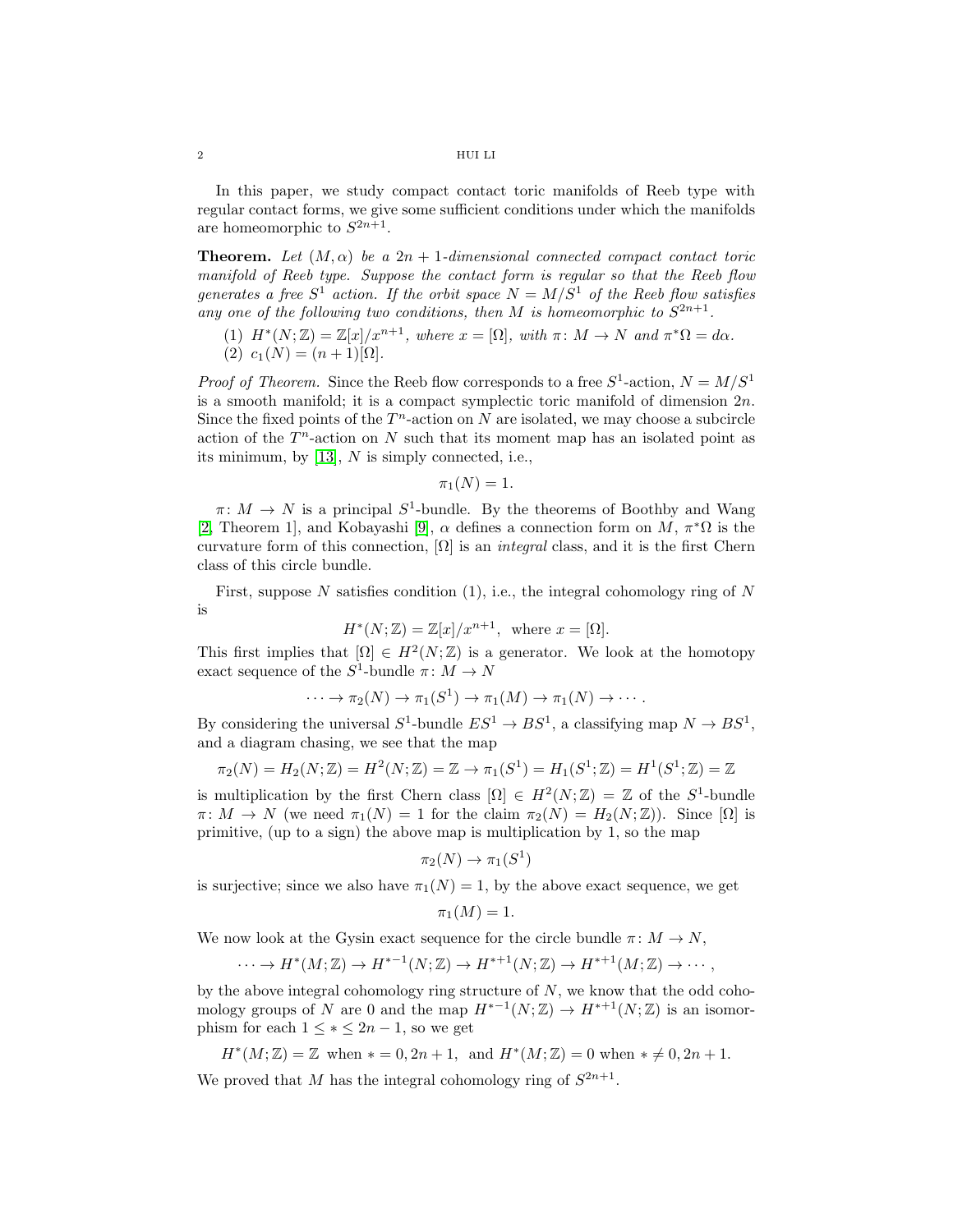Since M is simply connected, and has the integral cohomology ring of  $S^{2n+1}$ , by the generalized Poincaré conjecture [\[8,](#page-4-3) [20\]](#page-4-4), M is homeomorphic to  $S^{2n+1}$ . (For dimension 3, by the classification in [\[11\]](#page-4-0) for compact connected contact toric manifolds of Reeb type, the manifolds are diffeomorphic to the lens spaces. Since  $M$  is simply connected, M is diffeomorphic to  $S^3$ . This is an alternative argument for dimension 3.)

Next suppose N satisfies condition (2), i.e.,  $c_1(N) = (n+1)$ [Ω]. The manifold  $(N, \Omega)$ , as a symplectic toric manifold, by Delzant's theorem ([\[4\]](#page-3-2)), is equivariantly symplectomorphic to the symplectic reduced space of the Kähler manifold  $\mathbb{C}^m$  (for some  $m > 0$ ) by a torus action which preserves the Kähler structure of  $\mathbb{C}^m$ . By [\[6,](#page-4-5) Theorem 3.5], this symplectic reduced space is a Kähler manifold. Hence  $(N, \Omega)$ possesses a Kähler structure compatible with  $\Omega$ . Since N is Kähler, and  $c_1(N)$  =  $(n+1)\Omega$  with  $\Omega$  being an integral Kähler class, by a theorem of Kobayashi and Ochiai ([\[10\]](#page-4-6)), N is biholomorphic to  $\mathbb{CP}^n$ . The class [ $\Omega$ ] must be primitive, since if it was not, then  $c_1(N) \neq c_1(\mathbb{CP}^n)$ , contradicting to N being biholomorphic to  $\mathbb{CP}^n$ . Then N has the integral cohomology ring of  $\mathbb{CP}^n$ , with  $[\Omega]$  being the degee 2 generator; the rest of the proof then may go as in the last case. Or alternatively, once we know that N is biholomorphic to  $\mathbb{CP}^n$ , and the first Chern class of the S<sup>1</sup>-bundle  $M \to N$  is  $[\Omega]$ , with  $[\Omega]$  being primitive integral, then as in the last case, we get that  $\pi_1(M) = 1$ ; by the classification of Kobayashi ([\[9,](#page-4-2) Theorem 8]), when the total space is simply connected, an  $S^1$ -bundle over  $\mathbb{CP}^n$  is classified by its first Chern class, hence M is homeomorphic to  $S^{2n+1}$ .

Corollary. Let  $(M, \alpha)$  be a  $2n + 1$ -dimensional connected compact contact toric manifold of Reeb type. Suppose the contact form  $\alpha$  is regular so that the Reeb flow generates a free  $S^1$  action. If the orbit space  $N = M/S^1$  satisfies any one of the two conditions in the theorem, then the moment cone of M has exactly  $n+1$  number of facets, and the primitive integral normal vectors of the facets span a  $\mathbb Z$  basis of  $\mathbb{Z}^{n+1}$ .

*Proof.* When the orbit space  $N$  satisfies any one of the two conditions of our theorem, by the proof, N has the same Betti numbers as  $\mathbb{CP}^n$ , i.e.,  $b_{2i}(N) = 1$  and  $b_{2i+1}(N) = 0$  for any  $0 \le 2i \le 2n$ .

The symplectic manifold  $(N, \Omega)$  has an effective  $T^n = T^{n+1}/S^1$  action. Let  $\bar{\phi}$ be the moment map of the  $T^n$ -action on N. The fixed points of the  $T^n$  action on N are isolated, and the n-dimensional moment polytope  $\bar{\phi}(N)$  is the convex hull of the images of the  $T^n$  fixed points ([\[1,](#page-3-3) [7\]](#page-4-7)). Since  $d\alpha = \pi^*\Omega$ , the polytopes  $\bar{\phi}(N)$ and  $\phi(M)$  differ by a constant in  $\mathfrak{t}^*$ .

We choose a generic element  $\eta \in \mathfrak{t}' = \mathrm{Lie}(T^n)$ . Then the moment map component  $\bar{\phi}^{\eta}$  is a perfect Morse function on N. Together with the fact on the Betti numbers of N, we know that  $\phi^{\eta}$  has  $n+1$  number of critical points, which are precisely the fixed points of the one parameter subgroup  $\exp(t\eta)$ -action, which are precisely the same as the fixed points of the  $T^n$ -action on N. So the moment polytope  $\bar{\phi}(N)$  has  $n+1$  number of vertices, and then it has  $n+1$  number of facets. Then  $\phi(M)$  has  $n+1$  number of facets, and the moment cone  $C(\phi)$  has  $n+1$  number of facets.

By our theorem, the assumptions imply that  $\pi_1(M) = 1$ . Let  $v_1, \dots, v_{n+1}$  be the primitive integral normal vectors of the facets of the moment cone, by [\[14\]](#page-4-8), up to a sign,

$$
\pi_1(M)=\det[v_1,\cdots,v_{n+1}].
$$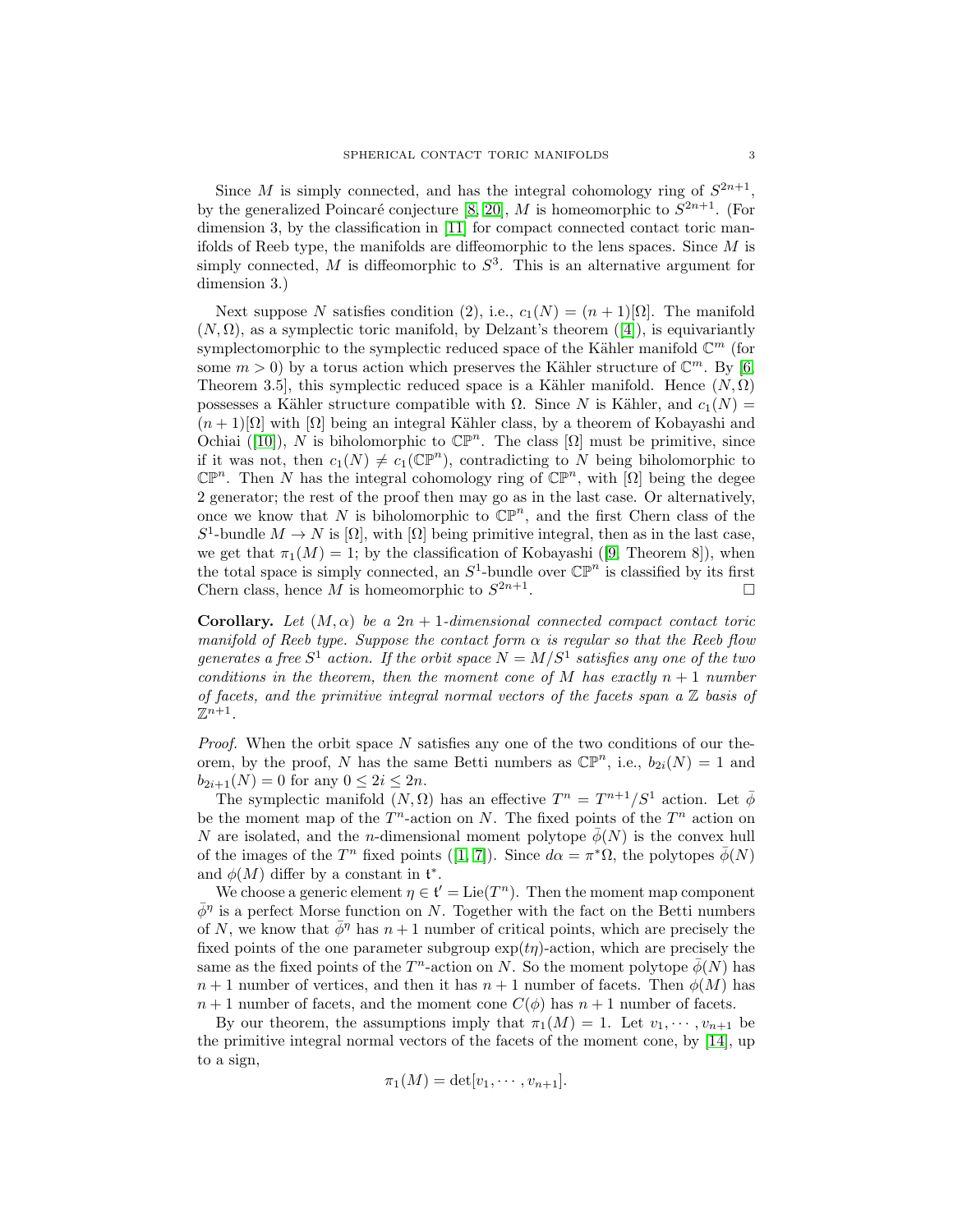Hence  $\{v_1, \dots, v_{n+1}\}\)$  forms a  $\mathbb{Z}$ -basis of  $\mathbb{Z}^{n+1}$ 

A Riemannian metric g on a contact manifold  $(M, \alpha)$  is said to be *adapted* to  $\alpha$  if g is preserved by the Reeb flow of  $\alpha$ , and if there exists an almost complex structure J on ker( $\alpha$ ) such that g, J and d $\alpha$  are compatible on the symplectic subbundle ker( $\alpha$ ). In such a case, we call  $(\alpha, q)$  a K-contact structure on M, or we call  $(M, \alpha, q)$  a **K-contact manifold**. A compact K-contact manifold  $(M, \alpha, q)$ admits a torus action preserving  $\alpha$ , where the torus is the closure of the Reeb flow of  $\alpha$  in the isometry group of M (which is compact by [\[15\]](#page-4-9)). If the compact Kcontact manifold  $(M, \alpha, g)$  is of dimension  $2n + 1$ , then the dimension of the torus is bounded from above by  $n + 1$  ([\[16\]](#page-4-10)). If  $(M, \alpha)$  is a contact toric manifold of Reeb type, then we can choose an invariant Riemannian metric q adapted to  $\alpha$ such that M is given a K-contact structure  $(\alpha, g)$ , hence is a K-contact manifold (see for example [\[12\]](#page-4-11)). So compact contact toric manifolds of Reeb type belong to the category of K-contact manifolds.

The sphere  $(S^{2n+1}, \alpha_0)$  with the standard contact form  $\alpha_0$  admits a (standard) Kcontact structure. A perturbation of  $\alpha_0$  can give us a different K-contact structure on  $S^{2n+1}$  such that the Reeb flow has exactly  $n+1$  number of closed orbits (which are circles) [\[18\]](#page-4-12), this is the minimal number of closed Reeb orbits that a  $2n + 1$ dimensional compact K-contact manifold can have.

Let  $(M, \alpha)$  be a  $2n + 1$ -dimensional compact connected contact toric manifold of Reeb type with a regular contact form. Under the condition of our theorem, by the corollary, the moment cone of  $(M, \alpha)$  has exactly  $n + 1$  number of facets, or the moment polytope  $\phi(M)$  has  $n+1$  number of facets. We identify the moment polytope of the  $T^n = T^{n+1}/S^1$ -action on  $N = M/S^1$  with  $\phi(M)$ , and identify the Lie algebra of  $T^n$  with a subalgebra of t. We choose a generic element  $\eta \in \mathfrak{t}' =$ Lie(T<sup>n</sup>), then  $X = (\eta, \xi)$  is a generic element in t, where  $\xi$  is the generator of the Lie algebra of the subgroup  $S^1$ . Let  $X_M$  be the generating vector field of  $X = (\eta, \xi)$ in M. Then the flow of  $X_M$  has exactly  $n + 1$  number of closed orbits. By the choice of X and by  $[21,$  Theorem 7.2,  $\ldots$  also see the proof of  $[18,$  Prop. 1], we can find a contact form  $\alpha'$  on M whose Reeb vector field is  $X_M$ . Then we have a (different) K-contact structure  $(\alpha', g')$  on M with exactly  $n + 1$  number of closed Reeb orbits. Hence the manifold we study in our theorem is a compact connected manifold of dimension  $2n + 1$  with a K-contact structure which has exactly  $n + 1$ number of closed Reeb orbits (minimal number of closed Reeb orbits). Compact connected K-contact manifolds of dimension  $2n + 1$  with exactly  $n + 1$  number of closed Reeb orbits are studied in [\[17,](#page-4-14) [18,](#page-4-12) [19\]](#page-4-15), where the theorems claim that such manifolds are finitely covered by  $S^{2n+1}$ , are homeomorphic to  $S^{2n+1}$  when they are simply connected. However, a counter example of this claim is given in [\[5\]](#page-4-16), the 7-dimensional Stiefel manifold  $V_2(\mathbb{R}^5)$ , which is simply connected and is not homeomorphic to  $S^7$ .

## **REFERENCES**

<span id="page-3-3"></span><span id="page-3-1"></span>[1] M. Atiyah, Convexity and commuting Hamiltonians, Bull. Lond. Math. Soc. 14 (1982), 1-15.

- <span id="page-3-0"></span>[3] C. P. Boyer and K. Galicki, A note on toric contact geometry, J. Geom. Phys. 35 (2000), 288-298.
- <span id="page-3-2"></span>[4] T. Delzant, Hamiltoniens périodiques et images convexes de l'application moment, Bull. Soc. Math. France 116 (1988), no. 3, 315-339.

<sup>[2]</sup> W. M. Boothby and H. C. Wang, On contact manifolds, Annals of Math., 68, No. 3, 1958, 721-734.